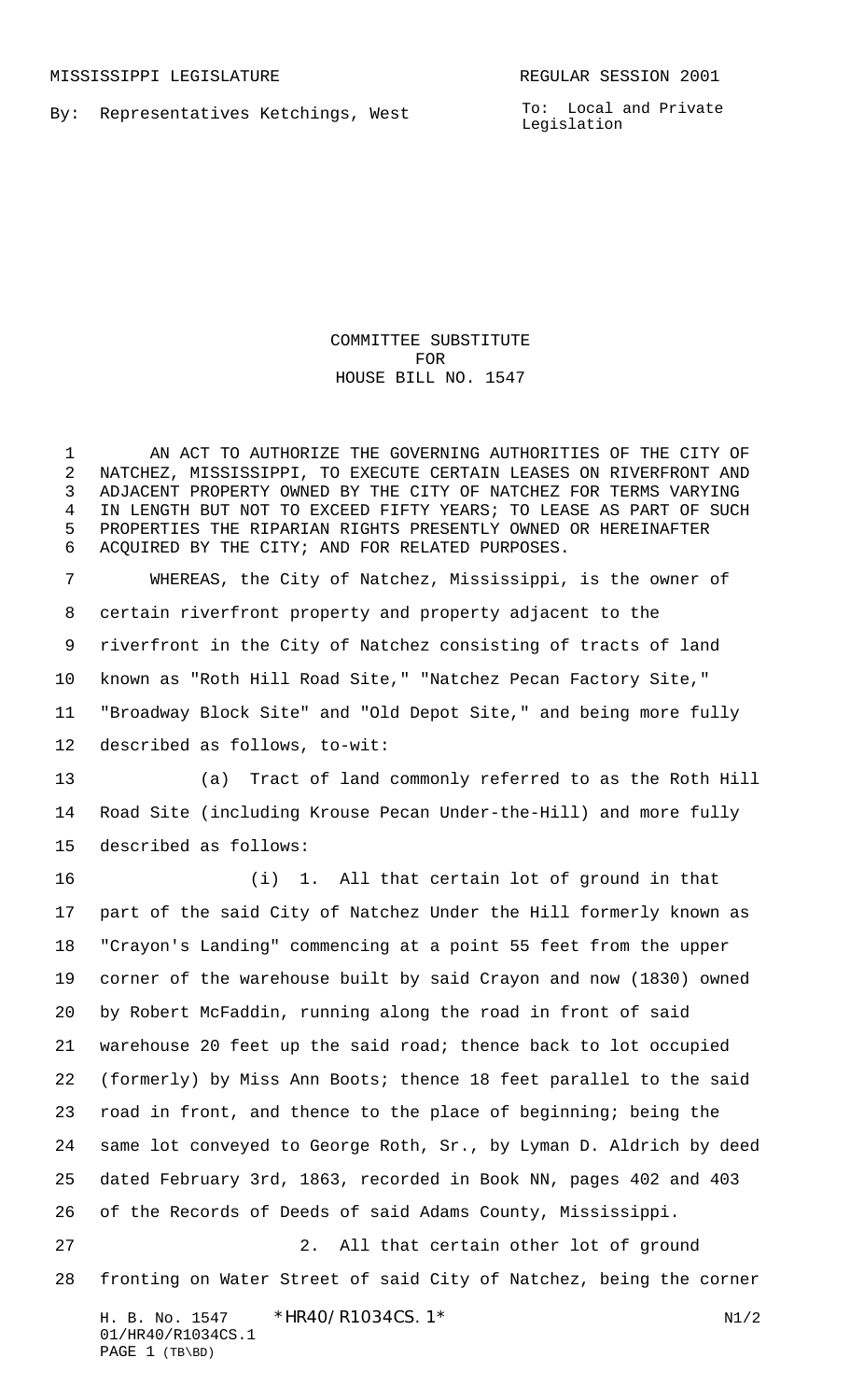lot of said street and the road descending the Hill from Upper Natchez, on which lot a warehouse formerly stood, which lot was conveyed to George Roth, Sr., by Catherine Sigmond by deed dated March 4th, 1863, recorded in Book NN, pages 401 and 402 of said Adams County, Mississippi, Deed Records.

 3. All that certain other lot or parcel of ground situate, lying and being in the County of Adams and State of Mississippi, in the City of Natchez Under the Hill, fronting on the easternmost side of the road leading from the extremity of Main Street to the upper landing and having a front of 50 feet on said road, the line of said road being the front boundary with side lines running North 60 degrees West and South 60 degrees East to the upper margin of the River bluff, beginning at the iron pin and running 50 feet along the easternmost line of said road up the Mississippi River, being the same lot conveyed, together with the last above described lot, to the said George Roth, Sr., by Catherine Sigmond by deed of March 4th, 1863, recorded as above mentioned, to which deed and the recitals therein reference is here made for further description.

H. B. No. 1547 \* HR40/R1034CS. 1\* 01/HR40/R1034CS.1 PAGE 2 (TB\BD) 4. All those certain other lots or parcels of land in the County of Adams and State aforesaid, in the City of Natchez at the Upper Landing thereof, upon the margin of the Mississippi River, formerly known as and called "Cozzen's Saw Mill" (but sometimes called McFaddin & Sisloff Mill) and its appurtenances, having such shape, configuration and boundaries as are contained within the lines of B, C, D, E and F and G, H, I, K, L, M, G in the map thereof recorded in Book CC, page 348, and also in Book HH, page 296, of the Records of Deeds of said Adams County, being the same lots conveyed to the said George Roth, Sr., by Lyman D. Aldrich and wife and Thos. L. Jones, the said Aldrich deed bearing date December 31st, 1866, recorded in Book 00, pages 324 and 325 of said Records of Deeds of Adams County, Mississippi, and the said deed from the said Thos. L. Jones bearing date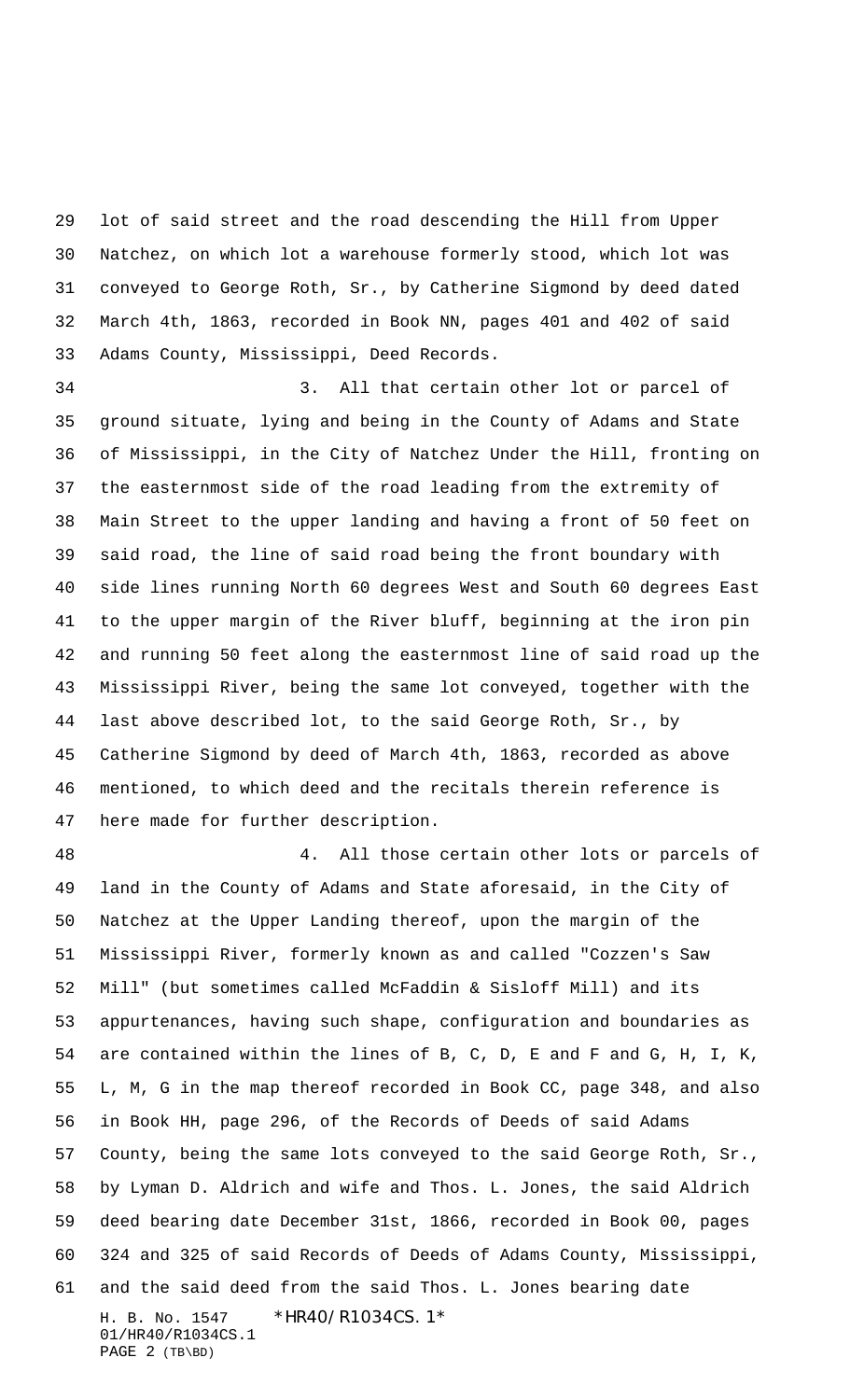February 13th, 1867, recorded in Book 00, pages 393 and 394 of said Records of Adams County, Mississippi, to which deeds reference is made for fuller and more accurate description.

 Also described as being a portion of the property described in the Warranty Deed from Alex Krouse to Manuel Krouse and Morris Krouse dated March 1, 1969, recorded in Deed Book 11-E, at page 527, among the records on file in the office of the Chancery Clerk of Adams County, Mississippi, as shown on the Official Tax Map of Adams County, Mississippi, prepared by Conley, Kight and Eckford as a Portion of Parcel 1 of Tax Map 41-112 and 41-111B.

 Also being the same property conveyed by Jerold D. Krouse to the City of Natchez, Mississippi, by Deed of Gift dated and recorded December 29, 1995 in Deed Book 20-J at Page 16 of the records in the office of the Chancery Clerk of Adams County, Mississippi.

 (ii) A portion of Lot 1, Tax Map 41-111B prepared by Conley, Kight and Eckford described as bounded on the west by the Mississippi River, on the north by property formerly known as Krouse Pecan, on the east by brow of the bluff and on the south by property presently owned by Lady Luck Mississippi consisting of approximately 6.2 acres, more or less, including those certain properties acquired by the City of Natchez in Cause No. 94-597 and Cause No. 97-375 respectively, on the docket of the Chancery Court of Adams County, Mississippi, described as follows: Description of Tract II, Portion of Subdivision of Stephen Minor Lands by Levin Wailes, Surveyor, situated in the City of Natchez, T7N-R3W, Adams County, Mississippi.

H. B. No. 1547 \* HR40/R1034CS. 1\* 01/HR40/R1034CS.1 PAGE 3 (TB\BD) From the City Monument at the southeast corner of Main Street and Broadway go N 50° 43' 27" W along the projection of a line thru the City Monument at the southeast corner of Main Street and Canal Street and the City Monument at the southeast corner of Main Street and Broadway for 196.21 feet to a point on the easterly boundary of Lot 9, of the Subdivision of Stephen Minor Lands, by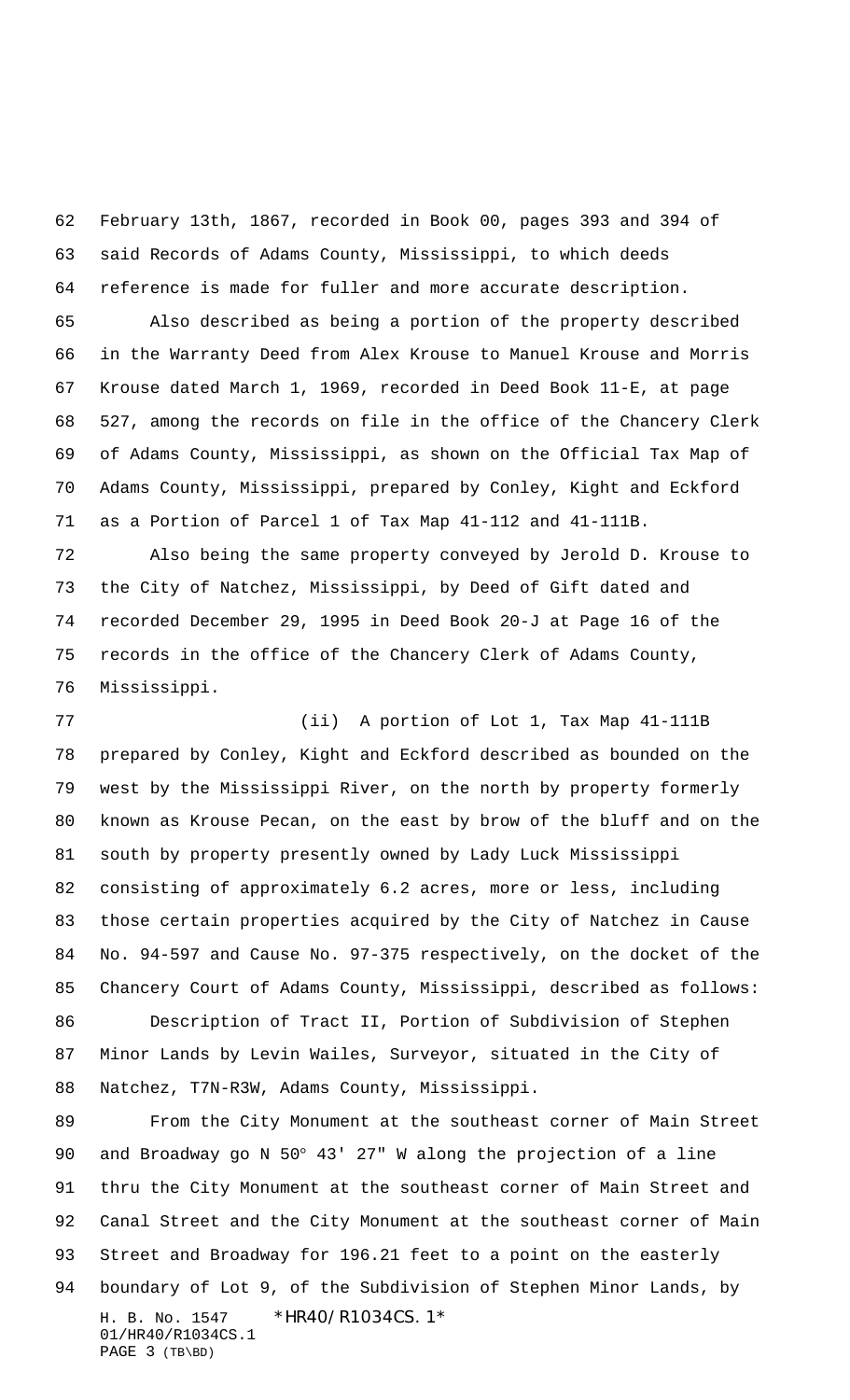95 Levin Wailes, Surveyor; thence N 39° 29' 54" E along the boundary between the Promenade and Stephen Minor Lots for 476.78 feet to the southeast corner of Lot 27, Subdivision of Stephen Minor Lands; thence N 50° 30' 06" W along the boundary between Lot 13 and 27 for 27 feet to the point of beginning, being the Brow of the Bluff, common to Lot 13, Lot 14, and Lot 27, Subdivision of Stephen Minor Lands, by Levin Wailes.

 Thence from said point of beginning continue N 50° 30' 06" W along the boundary between Lot 13 and Lot 14 for 1,759 feet, more or less, to the boundary between the State of Mississippi and the State of Louisiana; thence along said State Boundary in a general northeasterly direction, upstream, for 63 feet, more or less, to the downstream boundary of Lot 6, Isaac Jones Lots, per map recorded in Deed Book 3-N, on Page 39, of the records of Adams County, Mississippi; thence S 50° 30' 06" E along said boundary for 1,594 feet, more or less, to the southeast corner of Lot 6, Isaac Jones Lots; thence along the easterly boundary of Isaac Jones Lots, upstream, for 285 feet, more or less, to the northeast corner of Lot 1, Isaac Jones Lots; thence S 50° 30' 06" E along the downstream boundary of Manuel Krouse et al property for 182 feet, more or less, to the Brow of the Bluff; thence along the Brow of the Bluff, in a general southwesterly direction, being the westerly boundary of Lot 26 and Lot 27, Subdivision of Stephen Minor Lands for 352 feet, more or less, to the point of beginning. Within described tract being a portion of Stephen Minor Lands per subdivision thereof by Levin Wailes, Surveyor, situated in the City of Natchez, T7N-R3W, Adams County, Mississippi.

 All bearings are Transverse Mercator, Mississippi West Zone. All of the above described lands are situated in Section 15, T7N-R3W, Adams County, Mississippi.

AND

H. B. No. 1547 \* HR40/R1034CS. 1\* 01/HR40/R1034CS.1 PAGE 4 (TB\BD) Beginning at the southwest corner of a house once occupied by Susan Spruel on said lot hereby conveyed and returning south 80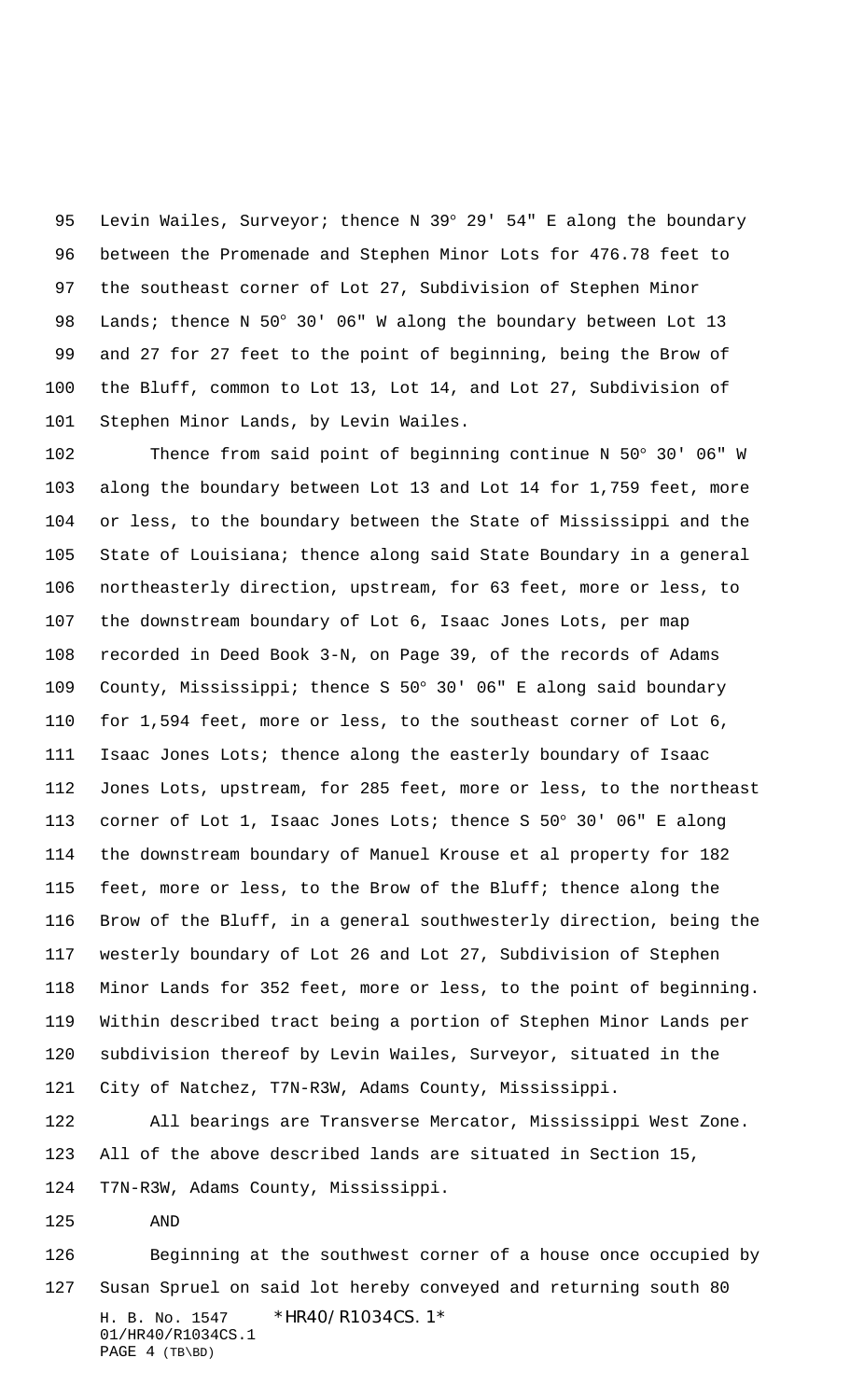degrees East 117 feet to a stake on the western most boundary of a lot of ground sold by said Isaac Jones to the president and selectmen of the City of Natchez aforesaid thence north 3º 15' E 9 feet to the northeast boundary of the lot originally purchased 132 from the Estate of Steven Minor, deceased; thence north 60° west about 127 feet; thence south 6º 45' West about 51 feet to the place of beginning also an alley 5 feet wide running from upper road leading from the city to the landing on the south side of said lot the whole length of the same and an alley ten feet wide on the west end of said lot and also an alley running from the last mentioned alley westwardly to the road leading from the lower to the upper landing of said city seven feet wide which lot and said alley hereby conveyed are designated on a plat hereto annexed and made by John Maxwell on the 16th day of September, 1934 and on which plat or map of said lot hereby conveyed is designated by the blue and the said alley by the yellow colors which map is made a part of this deed. This last alley called Jones Alley. (iii) All of Lot 4, Block 4, Sheet 7,

 together with all batture and accretions as shown on the Tax Map of the City of Natchez, Mississippi, by Cole, Layer & Trimble, 1951 and revised 1963 by Hunnicutt & Associates, and being the same lands shown in Deed Book 3-X, Page 697 and designated on a map or survey of the "Isaac Jones Lots" recorded in Book 3-N, Page 39 of the records on file in the office of the Chancery Clerk of Adams County, Mississippi.

 Being all and the same property conveyed to Riverboat Corporation of Mississippi by Deed from Charles H. Perrault, Jr., dated February 22, 1991 and by deed from Myron B. Marks and Ralph S. Marks dated February 25, 1991, and recorded respectively in Deed Book 18-S at pages 469 and 467 of the records in the office of the Chancery Clerk of Adams County, Mississippi.

Being also the same property conveyed by Riverboat

H. B. No. 1547 \* HR40/R1034CS. 1\* 01/HR40/R1034CS.1 PAGE (TB\BD) Corporation of Mississippi to the City of Natchez, Mississippi, by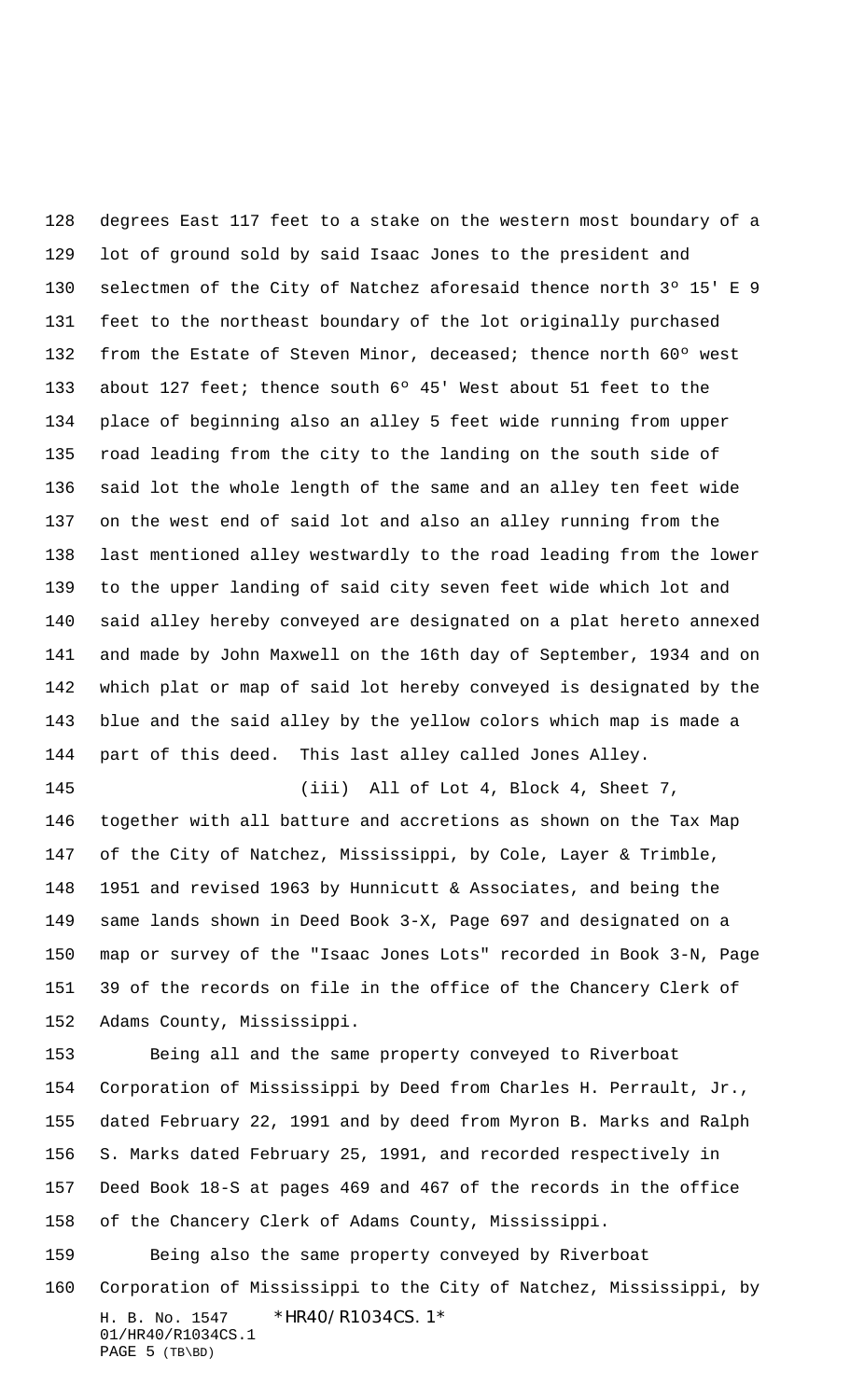Deed of Conveyance by Donation recorded on July 30 in Deed Book 19-NB at Page 50 of the records in the office of the Chancery Clerk of Adams County, Mississippi.

 (b) Tract of land commonly referred to as Natchez Pecan Factory Site (on Top-of-the-Hill) and more fully described as follows:

 (i) A certain lot or parcel of land situated on the northwest side of Broadway Street, between Monroe and Madison Streets, and extending to the west, with a front of 311 feet, more or less, on said Broadway Street, and running westerly between parallel lines to the margin of the bluff on the east bank of the Mississippi River; said tract of land being bounded on the southwest by the property of the Yazoo & Mississippi Valley Railroad Company, on the east by Broadway Street, on the west by the margin of the bluff on the east side of the Mississippi River, and on the northern side by property formerly of Miss Lizzie Hughes, now deceased, said parcel of land fronting approximately 311 feet on the westerly side of Broadway Street, and lying North of the property of the Yazoo & Mississippi Railroad Company, east of the Bluff, and enclosed on the northerly side by a fence, as shown on the tax map prepared by Conley, Kight and Eckford as Tax Map 41-111B, Parcel 3.

H. B. No. 1547 \* HR40/R1034CS. 1\* 01/HR40/R1034CS.1 PAGE 6 (TB\BD) (ii) That certain tract or parcel of land in said City, beginning at a point on the Westerly side of Broadway Street, one hundred and eighty-eight feet from the southwesterly line of Madison Street, from said point running northeasterly along said line of Broadway one hundred and eighty-eight feet to Madison Street; thence at right angles westerly along the 189 southerly line of said Madison Street to the Brow of the Bluff; thence southerly along the Brow of the Bluff to a point where a line drawn at right angles to said Broadway Street from the point of beginning will strike the brow of the said bluff; thence from said point on the brow of said bluff to the place of beginning.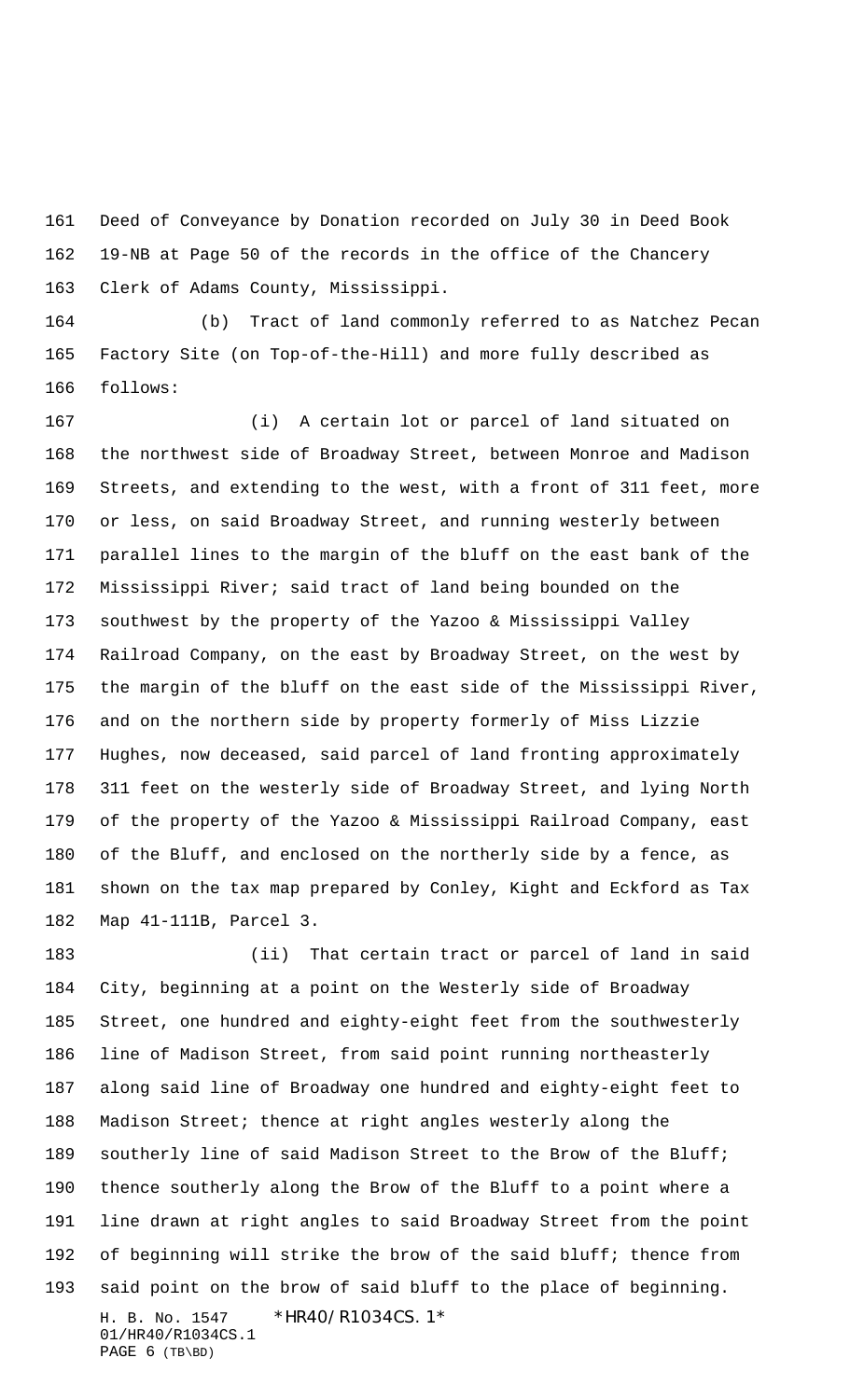Being the same property conveyed to Miss Lizzie Hughes, now deceased, by William Noonan by deed dated February 1, 1882, and recorded in Book XX, page 480 and 481.

 Being the same property conveyed by Louis Mullen to Krouse and Company, Inc., by Warranty Deed dated January 28, 1972, recorded in Deed Book 11-Y, at page 80, among the records on file in the office of the Chancery Clerk of Adams County, Mississippi, as shown on the tax map prepared by Conley, Kight and Eckford as Tax Map 41-111B, Parcel 4.

 (c) Tract of land commonly referred to as the Old Depot Site and more fully described as follows:

 A parcel of land lying on the westerly side of Broadway Street in the City of Natchez, Mississippi; being a portion of Parcel 3.01, Block 4 of the City of Natchez Tax Map No. 7, as revised by Hunnicutt and Associates, Inc., in January 1963; more particularly described as follows, to-wit:

 Beginning at the point where the westerly right-of-way of Broadway Street intersects the projection of the northerly right-of-way of Franklin Street; thence go N 38° 57' 29E E for 226.00 feet; thence go N 51° 02' 31" W for 240.89 feet to a point on the bluff of the Mississippi River; thence follow said brow of the bluff along the following courses:

S 22° 08' 37" W 31.32 feet;

S 0° 23' 52" W 97.36 feet;

 N 24° 40' 27" W 90.54 feet; thence leaving said brow of the bluff go S 51° 02' 31" E for 38.80 feet; thence go S 38° 57' 29" W for 32.14 feet; thence go S 51° 02' 31" E for 110.00 feet, more or less, back to the point of beginning, containing 0.92 acres, more or less, as shown on Tax Map 41-111B, Portion of Parcel 1 prepared by Conley, Kight and Eckford.

 (d) Tract of land referred to as the Broadway Block Site and more fully described as follows:

H. B. No. 1547 \* HR40/R1034CS. 1\* 01/HR40/R1034CS.1 PAGE 7 (TB\BD)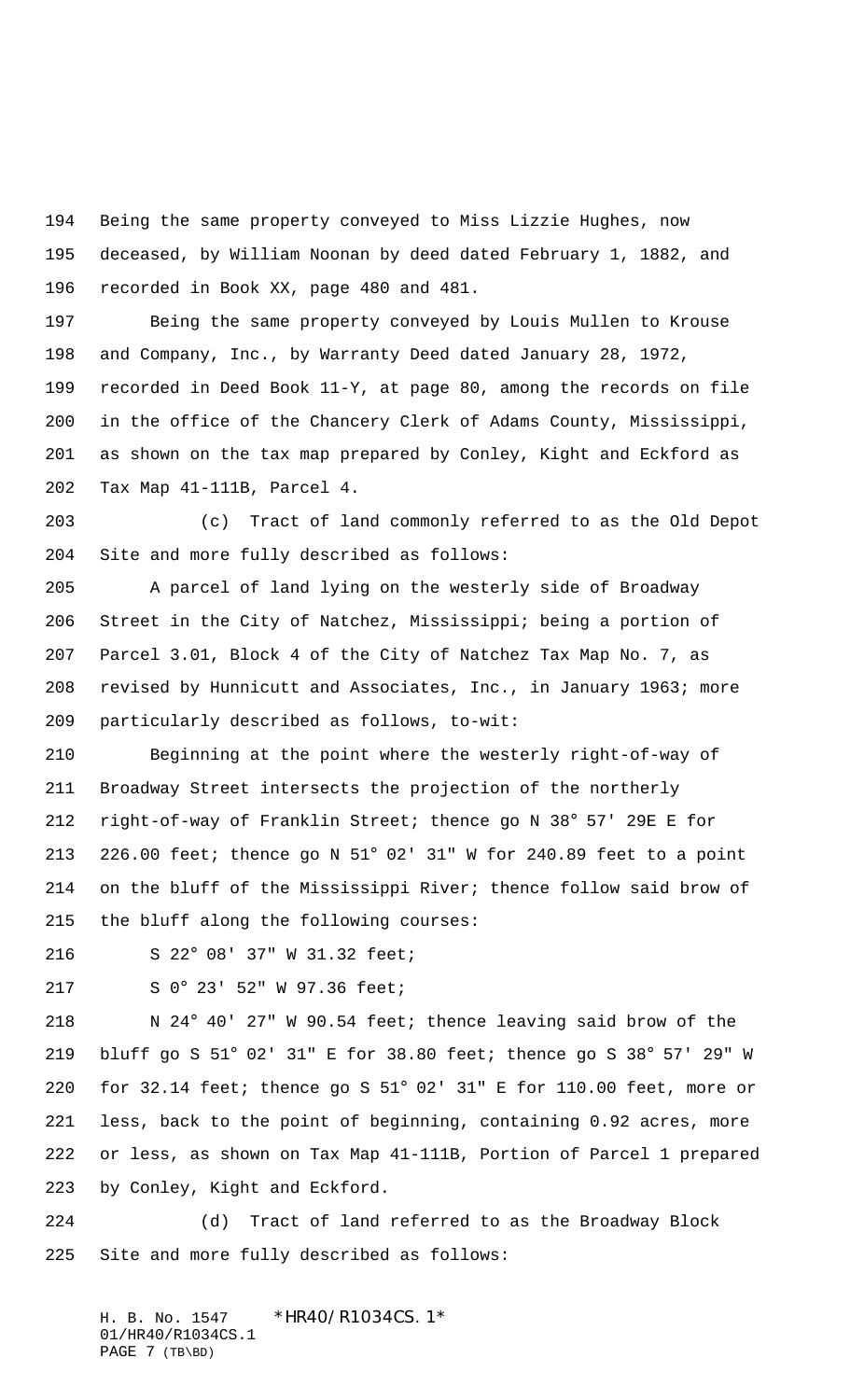All that certain square or city block in the City of Natchez, Mississippi, bounded on the southerly side by Main Street, on the easterly side by Canal Street, on the northerly side by Franklin Street and on the westerly side by Broadway Street, as shown on the tax map prepared by Conley, Kight and Eckford as Tax Map 41-112, Parcels 2, 3, 11, 12 & 13.

 Regardless of the above descriptions, the intent of this act is to include all of the real property owned by the City of Natchez located in the following described real property:

 (a) Tract A (Roth Hill Road Site and Bluff): All of that real property together with all improvements thereon currently owned by the City of Natchez, Mississippi, and bound easterly by the westerly right-of-way line of Broadway Street; bound southerly by the northerly right-of-way line of State Street, if extended to the thalweg of the Mississippi River, said line also running along the northerly line of that property currently owned by Lady Luck Mississippi, Inc., recorded in deed book 19-T, on page 15; bound westerly by the thalweg of the Mississippi River; and bound northerly by the southerly right-of-way line of Madison Street, if extended to the thalweg of the Mississippi River; said land being situated in Sections 15 and 16, Township 7 North, Range 3 West, Natchez, Adams County, Mississippi.

 Less and except that property conveyed to Sim C. Callon, recorded in deed book 16-J on page 379 of the records in the office of the Chancery Clerk of Adams County, Mississippi.

H. B. No. 1547 \* HR40/R1034CS. 1\* 01/HR40/R1034CS.1 PAGE 8 (TB\BD) Further less and except that portion of the City of Natchez property known as the Spanish Parade Grounds described as follows: All of that tract of land being bound easterly by the westerly right-of-way line of Broadway Street; bound southerly by the northerly right-of-way line of State Street, if extended, said line also being the northerly line of that property currently owned by Lady Luck Mississippi, Inc., recorded in deed book 19-T,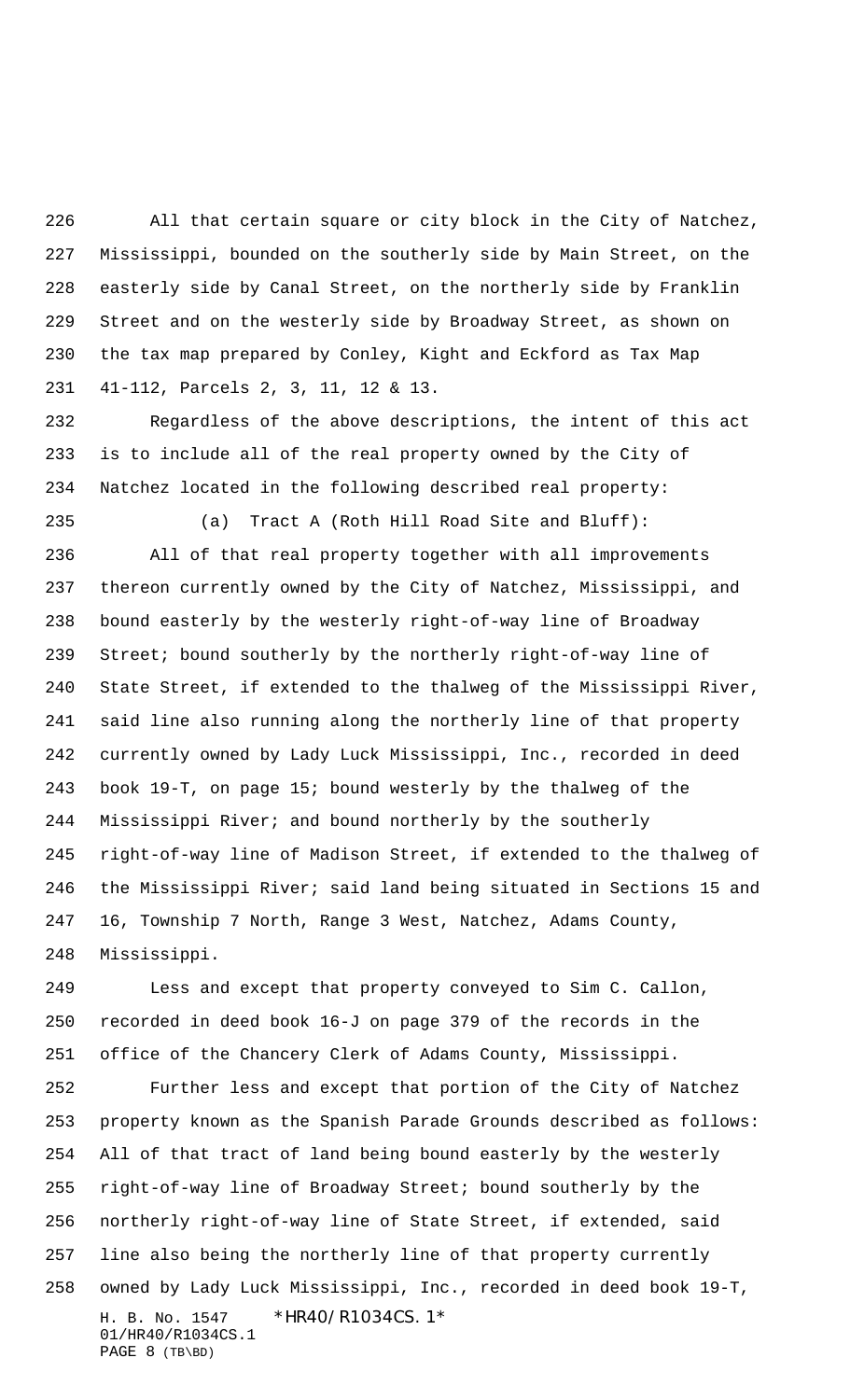on page 15; bound westerly by the brow of the bluff; and bound northerly by the southerly right-of-way line of Franklin Street, if extended.

 And less and except that public road (presently and temporarily unopened) known as Roth Hill Road extending from Broadway Street to the Mississippi River.

(b) Tract B (Broadway Block):

 That certain City Block being bound easterly by the westerly right-of-way line of Canal Street; bound southerly by the northerly right-of-way line of Main Street; bound westerly by the easterly right-of-way line of Broadway Street; and bound northerly by the southerly right-of-way line of Franklin Street; said land being situated in Section 16, Township 7 North, Range 3 West, Natchez, Adams County, Mississippi.

 WHEREAS, the City of Natchez has determined the necessity for legislation as authorized herein based upon the following:

 (a) The City of Natchez by action of its governing authorities at their regular meeting on April 14, 1992, placed all of the above described properties in a Waterfront Development District, which district is designed to enhance and facilitate economic and riverfront development for the City of Natchez, Mississippi;

 (b) The City of Natchez by action of its governing authorities has heretofore placed all of the above described properties in the Downtown Historic District of the City of Natchez, which district is designed to encourage and maintain development consistent with the Old Historic District of the City of Natchez;

H. B. No. 1547 \* HR40/R1034CS. 1\* 01/HR40/R1034CS.1 PAGE 9 (TB\BD) (c) The Mississippi Legislature did at the 1999 Regular Session enact House Bill 1568 (Chapter 488, General Laws of Mississippi) which provided funds for the City of Natchez to match funds of United States Army Corps of Engineers for the Natchez Bluff Stabilization Project along the riverfront of the City of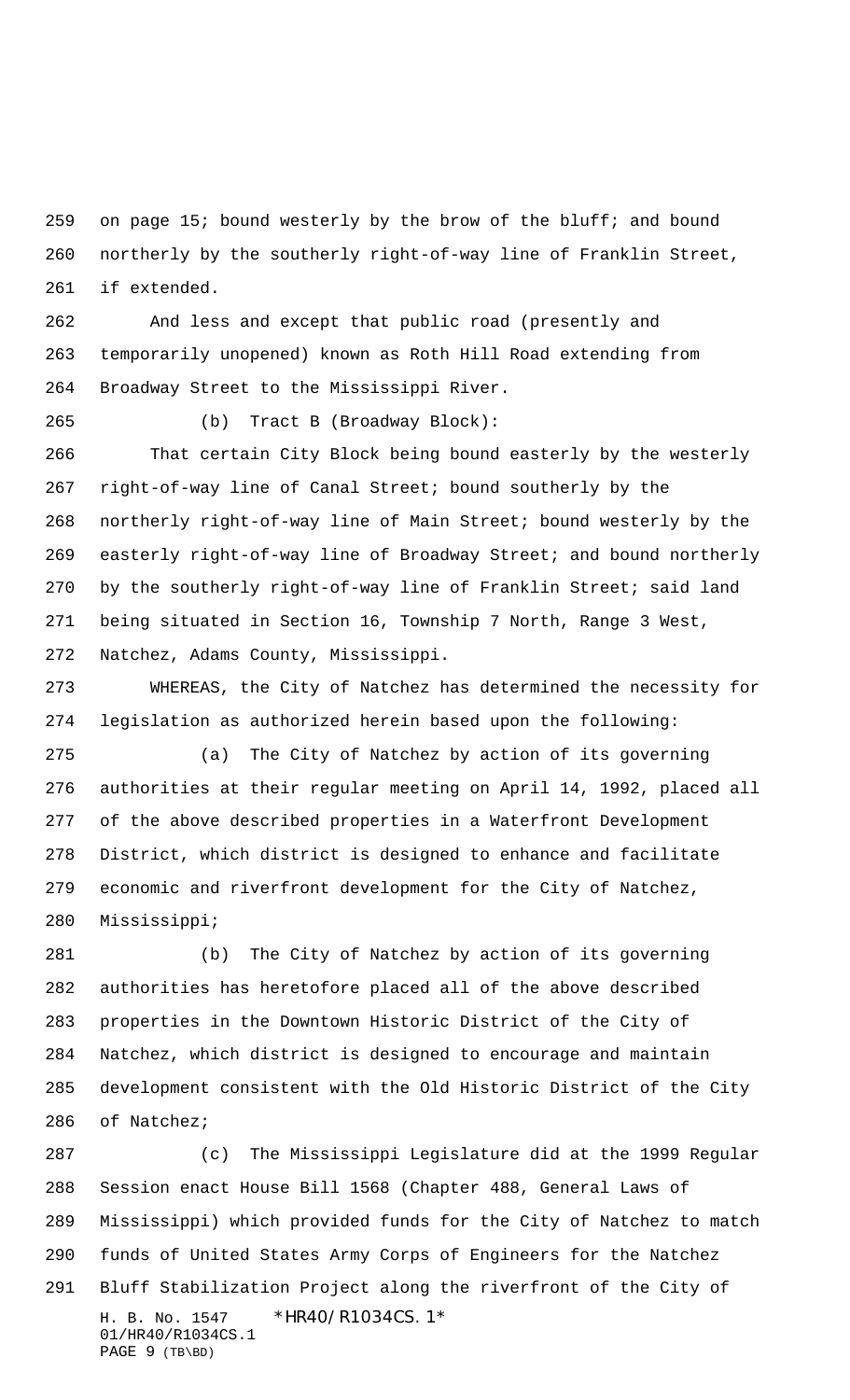Natchez in the Roth Hill Road Site Area including Krouse Pecan Under-the-Hill, and which legislation further provides for repayment of a portion of those funds to the State of Mississippi from proceeds derived by the City of Natchez from riverfront development;

 (d) Various developers have proposed to the City of Natchez to undertake commercial development of several of these properties, which development is expected to provide jobs for residents of the City of Natchez and Adams County and other economic benefits;

 (e) The developer or developers will undertake, incident to its development, marketing plans which will have the effect of drawing many additional visitors to the City of Natchez and Adams County;

 (f) The plan for development will generate considerable state and local tax revenues;

 (g) The plan for development will complement the unique historical sites and tourist attractions offered by the City of Natchez and Adams County;

H. B. No. 1547 \* HR40/R1034CS. 1\* 01/HR40/R1034CS.1 PAGE 10 (TB\BD) (h) The governing authorities of the City of Natchez have determined that it is in the city's best interest to lease the hereinabove described properties to a developer or developers for terms varying in length, but not to exceed fifty (50) years and for such consideration and on such terms as deemed in the best interest of the city and upon a determination by the governing authorities by resolution duly and lawfully adopted (a) that such property is no longer needed for such municipal or related purposes and is not to be used in the operation of the municipality, (b) that the lease of the property in the manner otherwise provided by law is not necessary or desirable for the financial welfare of the municipality, and (c) that the use of the said property for the purpose for which it is to be leased will promote and foster the development and improvement of the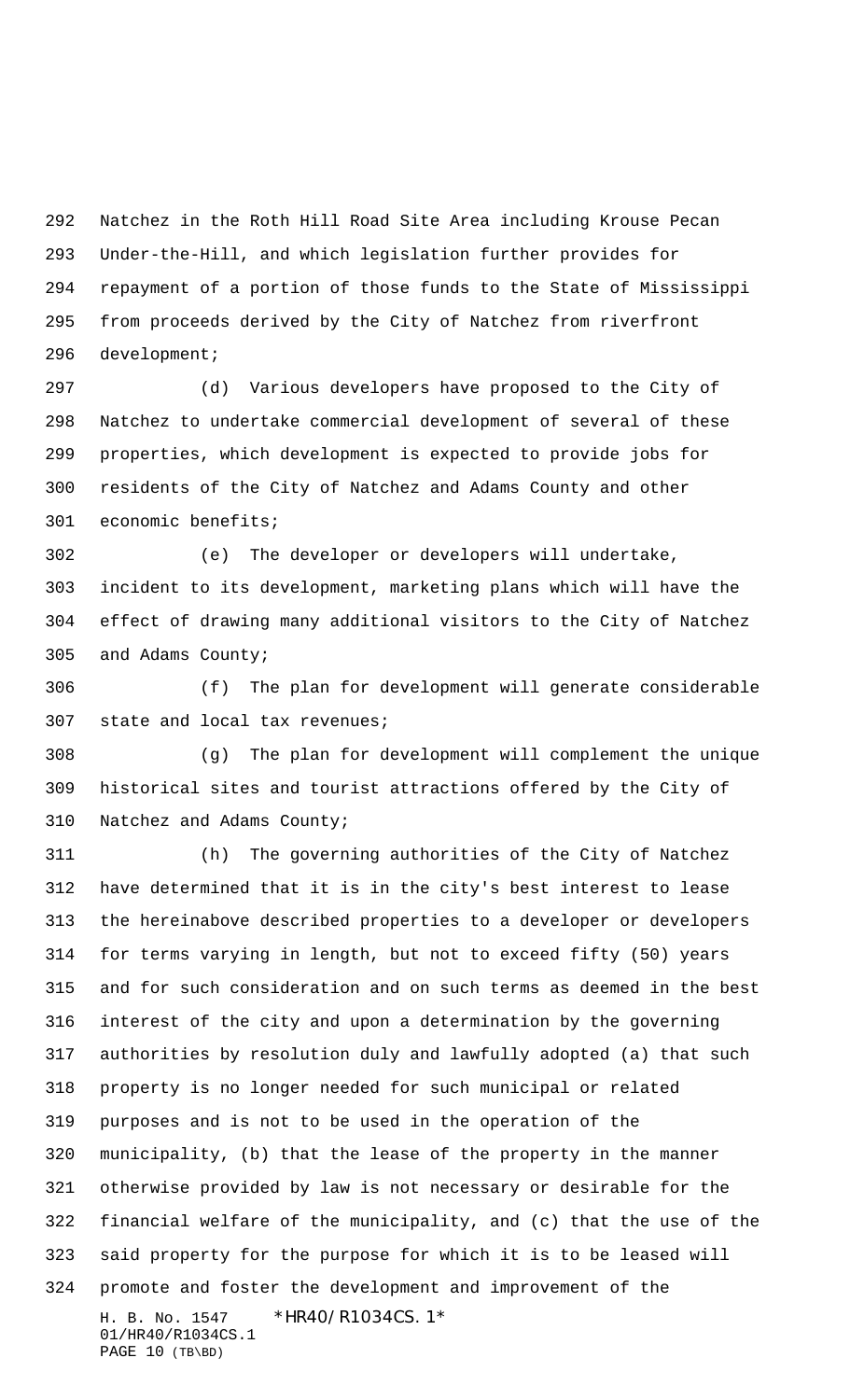community in which it is located and the civic, educational, cultural, moral, economic or industrial welfare thereof, and the city does desire to lease its interest in the hereinabove described properties to a suitable and acceptable developer or developers;

 (i) In order to facilitate the plan of the developer for development, the governing authorities of the City of Natchez have determined that certain other agreements regarding the above described properties should be entered into by and between the City of Natchez and such developer or developers; and

 (j) In order to facilitate entering such leases and agreements, the City of Natchez acting by and through its governing authorities has determined it to be advisable to obtain local and private legislation from the Legislature authorizing such governing authorities to enter into leases and agreements with such party or parties; NOW THEREFORE,

341 BE IT ENACTED BY THE LEGISLATURE OF THE STATE OF MISSISSIPPI:

 SECTION 1. The governing authorities of the City of Natchez, in their discretion, are authorized to:

 (a) Execute leases for and on behalf of the City of Natchez in favor of a developer or developers on the property or properties hereinabove described in the preamble of this act for terms which vary in length but do not exceed fifty (50) years;

 (b) Execute such leases on such terms and conditions as are acceptable to the city bearing in mind the significant economic impact that riverfront development will have for the city, county and state;

H. B. No. 1547 \* HR40/R1034CS. 1\* 01/HR40/R1034CS.1 PAGE 11 (TB\BD) (c) Execute such leases on such terms and conditions as are deemed advisable for the city subject to the requirements of Section 21-17-1, Mississippi Code of 1972, after having published in a newspaper of general circulation in the City of Natchez on three (3) consecutive weeks, the amount of the consideration for